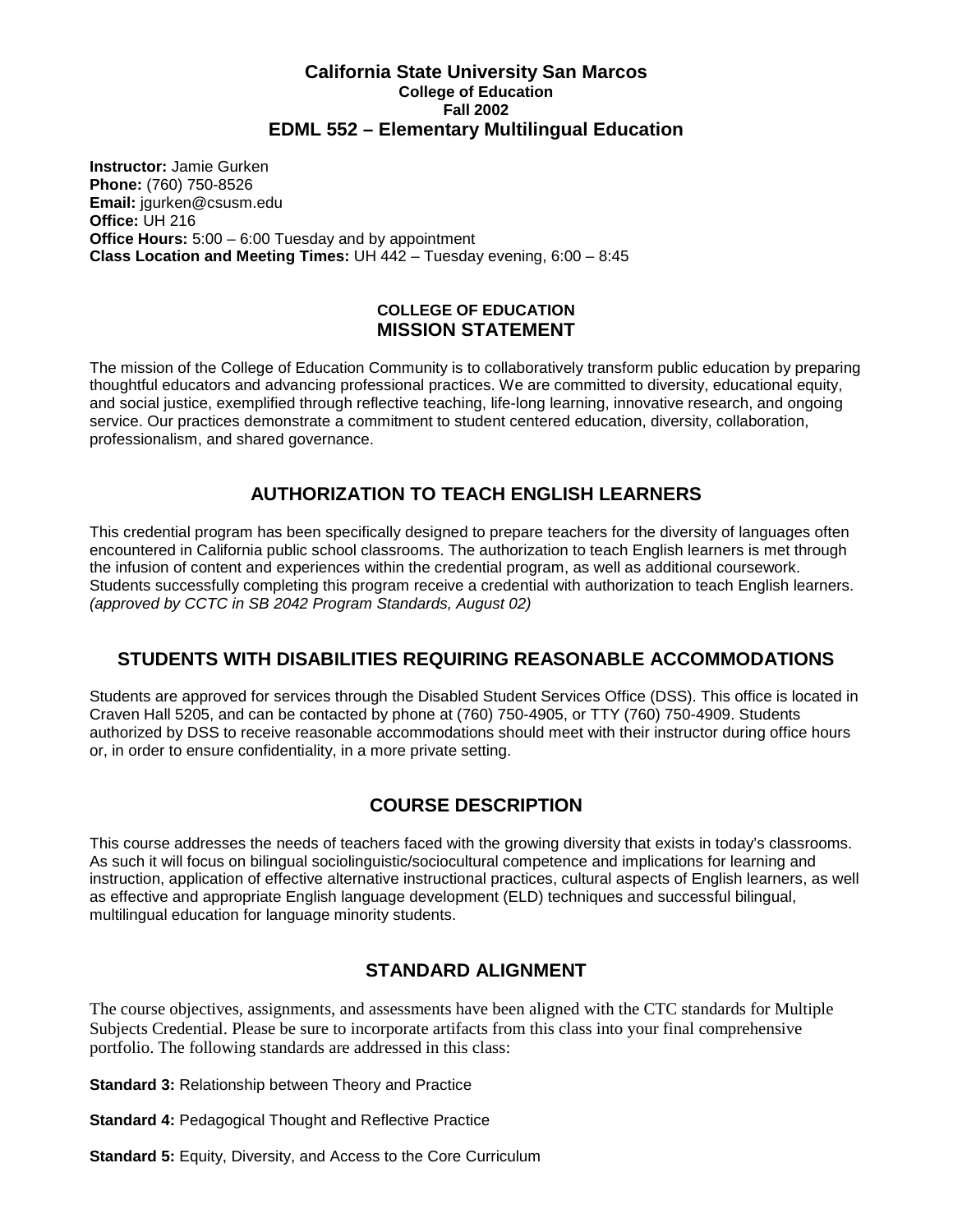**Standard 7.a.b:** Preparation to Teach Reading/Language Arts

**Standard 8:** Pedagogical Preparation for Subject-Specific Content Instruction

**Standard 11.c:** Preparation to use Educational Ideas and Research

**Standard 13:** Preparation to Teach English Learners

### **TEACHER PERFORMANCE EXPECTATIONS (TPE) COMPETENCIES**

This course is designed to help teachers seeking the Multiple Subjects Credential to develop the skills, knowledge, and attitudes necessary to assist schools and district in implementing effective programs for all students. The successful candidate will be able to merge theory and practice in order to realize a comprehensive and extensive educational program for all students. The following TPE's are addressed in this course:

Primary Emphasis **TPE 1:** Specific Pedagogical Skills for Subject Matter Instruction **TPE 4:** Making Content Accessible **TPE 7:** Teaching English Learners

**Secondary Emphasis TPE 3:** Interpretation and Use of Assessments **TPE 11:** Social Environment **TPE 13:** Professional Growth

### **REQUIRED TEXTS**

Crawford, J. (1999). *Bilingual education: History, politics, theory and practice (4th Edition).* Los Angeles, CA: Evaluation, Dissemination and Assessment Center, CSULA

Peregoy, S. F. & Owen, F. B. (1997). *Reading, Writing, & Learning in ESL* (2<sup>nd</sup> Edition). Longman.

Walter, Theresa. (1996). *Amazing English: How-to Handbook. Addison-Wesley*.

## **COURSE OBJECTIVES**

1) Explain the basic terms, philosophies, problems, issues, history, and practices related to the education of language minority persons in California and the US.

2) Demonstrate understanding of the most important goals of bilingual/multicultural education.

3) Explain the theoretical framework upon which bilingual education is founded.

4) Demonstrate understanding of existing student identification, assessment, and language redesignation requirements for the state of California.

5) Explain the connections between bilingual education, English as a second language, English language development, and SDAIE methodologies.

6) Demonstrate understanding of the five models of multicultural education and their implications for curriculum, instruction, and educational policy.

7) Discuss the meaning of culture, differentiated index, and the necessity for cultural convergence in schools.

8) Use confluent education techniques to develop understand of each individual student, create a more just and humane learning environment, and help students in their growth and development as human beings.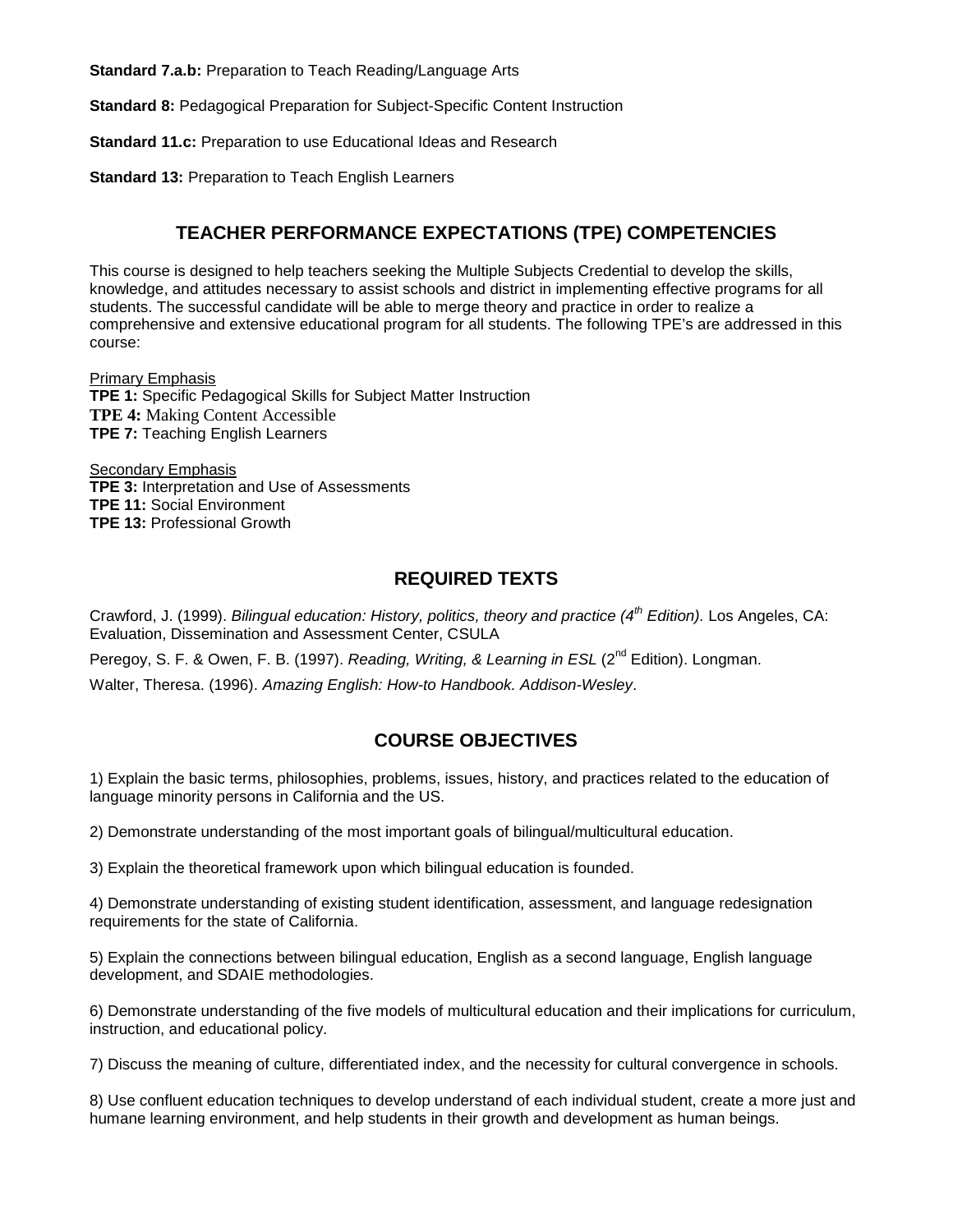## **COURSE REQUIREMENTS**

All students are expected to participate in class activities and demonstrate reflective thinking and learning both in writing and in class discussions. It is important that students are well prepared for course sessions by completing the readings and assignments scheduled before the class meeting. Unless otherwise negotiated with the instructor, all assignments are to be handed in on the due date. **Assignments not handed-in on due date will lose 10% of possible credit per day.** Assignments should be typed and double-spaced (except for class journal).

- Attendance/thoughtful participation/facilitation 20 points
- Reading Response/Interactive Journal 20 points
- **Lesson Observation 10 points**
- SDAIE Unit Plan 20 points
- Group presentation 10 points
- Multicultural Literacy Unit 20 points

### **GRADING SCALE**

- $94 100\% = A$  $90 - 93\% = A$  $87 - 89\% = B +$  $84 - 86\% = B$
- $80 83\% = B$
- $78 79% = C +$

## **ATTENDANCE POLICY**

#### **Attendance/Participation/facilitation (20 points)**

The College of Education has adopted the following attendance policy:

*Due to the dynamic and interactive nature of courses in the College of Education, all students are expected to attend all classes and participate actively. At a minimum, students must attend more than 80% of class time, or s/he may not receive a passing grade for the course at the discretion at the instructor. Individual instructors may adopt more stringent attendance requirements. Should the student have extenuating circumstances, s/he should contact the instructor as soon as possible.*

A good student is one who adheres to standards of dependability and promptness. If you miss more than two class sessions or are late (or leave early) for more than three sessions, you cannot receive an A. If you miss more than three class sessions you cannot receive a B. Please advise instructor at the earliest possible time of extenuating circumstances. I want you to be able to stay in school and succeed. If you have any questions or concerns, please feel free to come in and speak with me about them.

**Facilitator** – Each class member will have the opportunity to lead/facilitate a short (15-20 min. *maximum*) activity or presentation that extends and applies their understanding of the readings for the week. Possibilities will be discussed in class. You are encouraged to work with a partner or a small group. A sign-up sheet will be circulated the first week of class.

### **ASSIGNMENT DESCRIPTIONS**

#### **Reading Response/Interactive Journal (20 points)**

For this project, you will be keeping a Reading Response Journal. For each set of readings you may respond in a variety of ways that reflect multiple ways of demonstrating knowledge. Possible formats such as "found poems," graphic organizers, double entry, sketches, K-W-L chart, drama, etc. will be highlighted in class. Effective journals are practical in nature, connecting course content with teaching experiences and observations, expressing your ideas, opinions, questions and concerns relative to your life as a teacher of English learners. This assignment is ongoing and begins with readings for the second session and will continue until the last week of class. Journal entries must be at least one page in length. Because this journal will be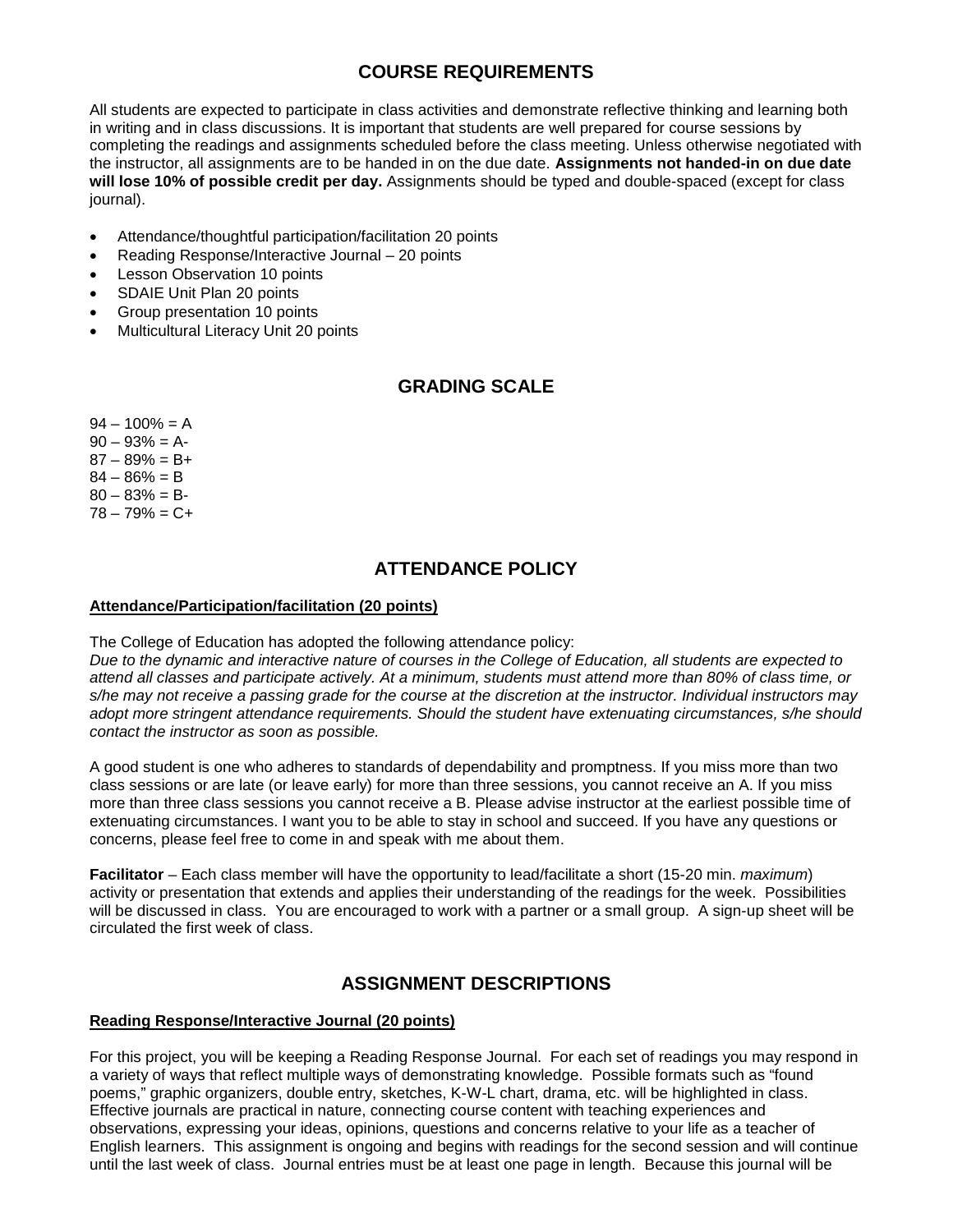interactive in nature, during each class you will share your journal with a partner. (Be sure to exchange email addresses with your partner in the case of absence). Each journal entry needs to include the date and title of the readings, the reader's response, feedback from the partner and signatures of both the reader and the partner. Journal entries must be completed *before* each class meeting. This journal will be graded according to its comprehensiveness, insightful connections, and "deep understanding" of the issues. Responses will be collected each class meeting. A complete collection of your journal responses will be turned in on: **Due date: Dec. 17** 

#### **Lesson Observation (10 points)**

For this assignment you will follow an English learner or group of students during your teaching assignment. You will collect and document evidence of any instructional modifications made to provide comprehensible academic input for the student(s). As part of your write-up, you are to discuss how you would change the lesson/activity in light of the information and knowledge gained in the course. **Due date: Oct. 1**

#### **SDAIE Unit Plan (20 points)**

Providing rigorous academic instruction that also facilitates English language acquisition is critical to the academic achievement of English learners. This assignment will provide you with an opportunity to demonstrate ways in which curriculum and instruction, while remaining grade level appropriate, can be modified so that it is comprehensible to English Learners. Some of this assignment will be done in class and thus collaboration is highly encouraged. You will design or adapt a unit of at least three sequential lessons that employ SDAIE methodology. Lesson plans, either a 5 step or "Into, Through and Beyond", should be formulated to meet the needs of English Learners. The final plans should include the criteria listed below. Be certain to provide a reflective evaluation of the lesson plans by addressing the questions below:

- Does each lesson use visuals, manipulatives, realia, drama and scaffolding techniques that would facilitate understanding?
- Does each lesson emphasize the presentation of content in context?
- Does each lesson take into consideration the varying English proficiencies of English learner students?
- Do the lesson strategies incorporate group collaboration, cooperative learning activities, peer assistance, or other work group techniques?
- Does the lesson incorporate the culture, lived experiences, and if possible, the language of the students?
- Is the curriculum reflected in the lesson challenging and not watered down?
- Does the lesson address or multiple intelligences/modalities?

#### **Due date: Nov. 26**

**SDAIE Presentation (10 points)** - Each group will have 20 minutes to present a SDAIE component of their Unit Plan to the class. Presentations will be scheduled for the last two sessions of class. **Due date: Dec. 10 & 17** 

#### **Multicultural Literacy Unit Plan (20 points)**

With a partner, you will have the opportunity to develop a multicultural literacy unit that will address appropriate literature selections reflecting multicultural perspectives for students in grades K-2 or 3-6. Choose six powerful children's multicultural selections that should be the center of the curriculum for different times throughout the year. This plan should include an **outline of how the multicultural books will be used throughout the year**  and a justification (explanation) of the selections made. At least three of the books must be bilingual (English and another language) with a brief discussion of how "primary language support" will be incorporated into the literacy unit. Write **one** detailed reading and writing lesson plan that will clearly delineate how every child will be successful by providing universal access to diverse students (e.g., gifted, English learners, special needs, nonreaders, poor).

The format of the multicultural literacy unit should include:

- 1) Focus of the unit and brief summary of each book.
- 2) Grade level this unit is appropriate for.
- 3) Outline/plan of how the books will be used throughout the year.
- 4) One reading and writing lesson plan that will identify standards being covered.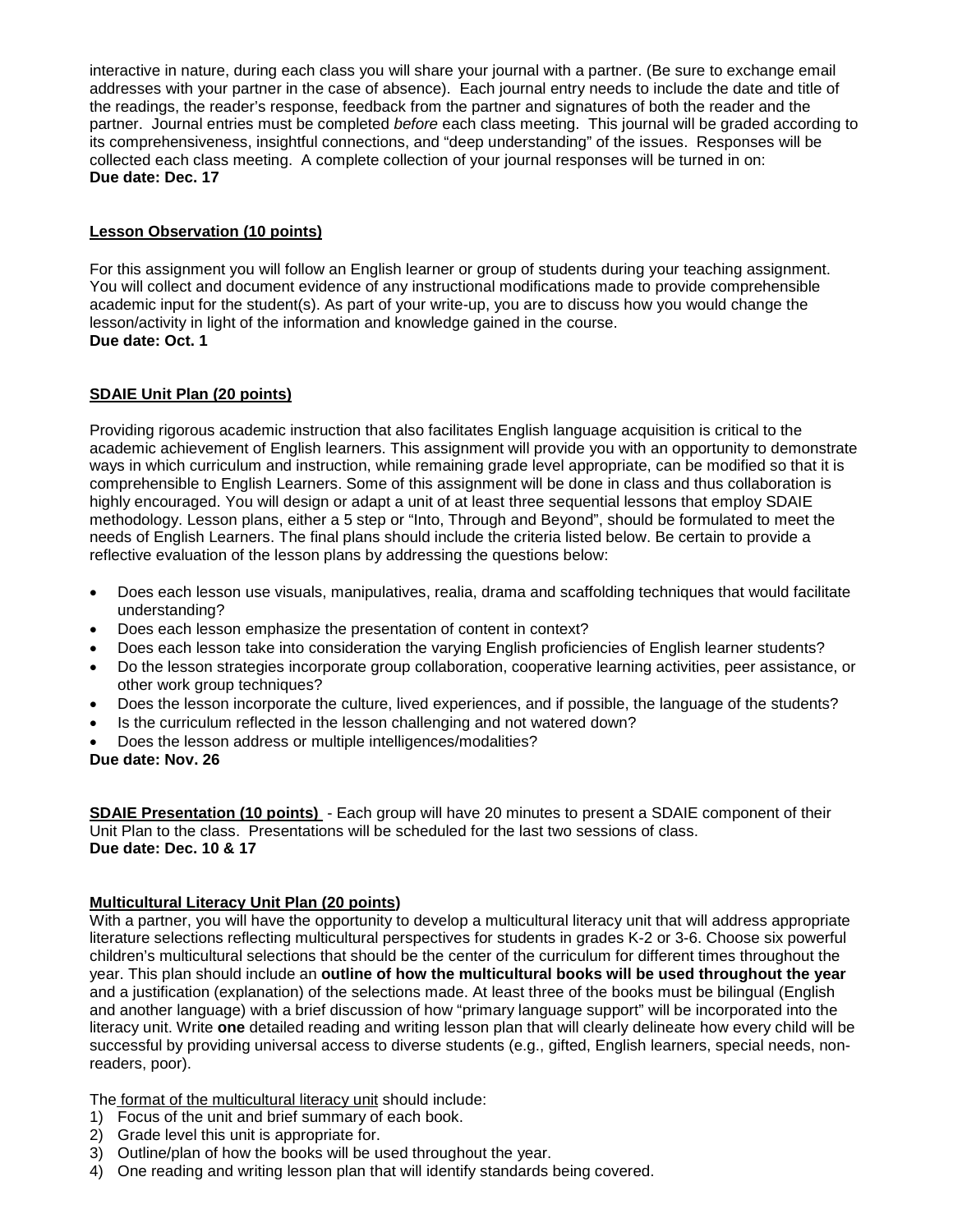- 5) Identify Assessment strategies: how you will determine that they learned what you intended (how you will assess them).
- 6) Primary language support component of the unit plan.

**Poster Sessions** (20 minutes each): Tables will be set up to provide space for half of the class to present/display their Multicultural literacy unit. The other half of the class will be free to circulate, listen to brief summaries of the book units, ask questions and examine books. (Three rotations will be given). Please make copies of your material for the rest of the class to be passed out during the poster sessions. **Due date: Nov. 5**

**Note:** Dr. Alice Quiocho has developed an excellent website with a bibliography of children's literature and multicultural books that could be a great resource for you (http://www.csusm.edu/Quiocho).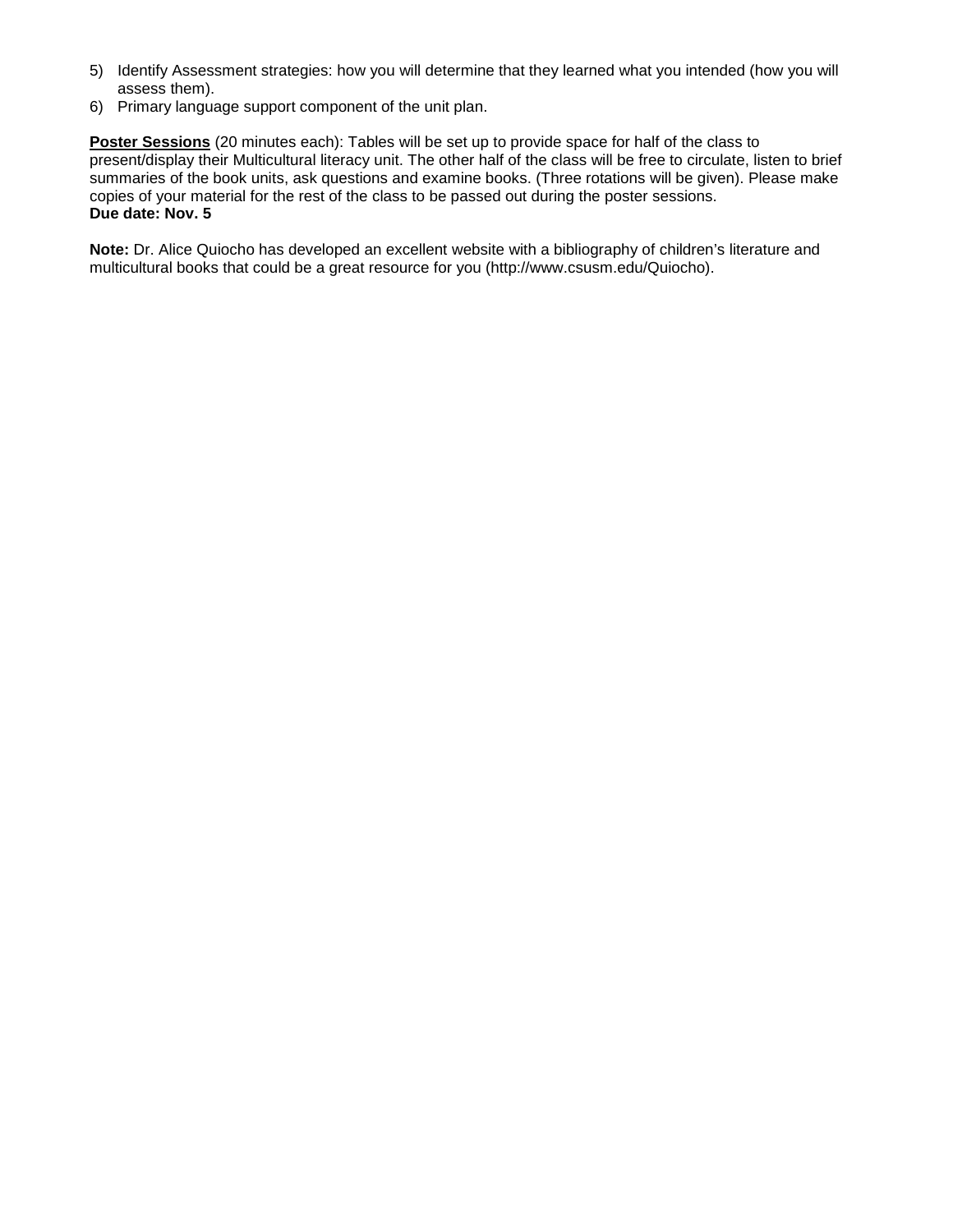## **TEACHER PERFORMANCE EXPECTATIONS**

## **Interactive Journal – Rubric Rating**

| Criteria                                             | Developing                                                                                                                                                                                                              | Nearly<br><b>Meets</b>                                                                                                                                                                                      | Meets                                                                                                                                                                                                                                                                              | <b>Exceeds</b>                                                                                                                                                                                                    |
|------------------------------------------------------|-------------------------------------------------------------------------------------------------------------------------------------------------------------------------------------------------------------------------|-------------------------------------------------------------------------------------------------------------------------------------------------------------------------------------------------------------|------------------------------------------------------------------------------------------------------------------------------------------------------------------------------------------------------------------------------------------------------------------------------------|-------------------------------------------------------------------------------------------------------------------------------------------------------------------------------------------------------------------|
| <b>TPE 4-</b><br>Making<br><b>Content Accessible</b> | Although there is<br>some understanding<br>of theory and<br>practice, candidates<br>are unable to<br>ldemonstrate in their<br>written reflections<br>access to content for<br>Els.                                      | Candidates apply<br>some theories and<br>practice in writing that to demonstrate how<br>likely will provide<br>access to content for<br><b>IELs.</b>                                                        | Candidates apply<br>theories and practice<br>Els will have access<br>to content as they<br>reflect in writing on<br>the major ideas,<br>concepts, and topics<br>discussed in class<br>and readings.                                                                                | Candidates<br>application of theory<br>and practice<br>demonstrate in the<br>reflective writing<br>access to content for<br>all students                                                                          |
| TPE-7<br>Teaching English<br>Learners                | Candidates<br>demonstrate in their<br>interactive journals<br>that they know and<br>can apply few<br>pedagogical theories,<br>principles, and<br>instructional practices<br>for comprehensive<br>instruction of English | Candidates<br>Idemonstrate in their<br>interactive journals<br>that they know and<br>can apply some<br>pedagogical theories,<br>principles, and<br>for comprehensive<br>instruction of English<br>⊪earners. | Candidates<br>ldemonstrate in their<br>interactive journals<br>that they know and<br>can apply<br>pedagogical theories,<br>principles, and<br>instructional practices instructional practices instructional practices<br>for comprehensive<br>instruction of English<br>llearners. | Candidates<br>ldemonstrate in their<br>interactive journals<br>that they know and<br>can apply<br>pedagogical theories,<br>principles, and<br>for comprehensive<br>instruction of <b>ALL</b><br>English learners. |

## **Lesson Observation – Rubric Rating**

| Criteria                                      | Developing                                                                                                                                                                                                                                                                                         | Nearly<br><b>Meets</b>                                                                                                                                                                                                                                                                                                         | Meets                                                                                                                                                                                                                                                                                                                                        | <b>Exceeds</b>                                                                                                                                                                                                                                                                                    |
|-----------------------------------------------|----------------------------------------------------------------------------------------------------------------------------------------------------------------------------------------------------------------------------------------------------------------------------------------------------|--------------------------------------------------------------------------------------------------------------------------------------------------------------------------------------------------------------------------------------------------------------------------------------------------------------------------------|----------------------------------------------------------------------------------------------------------------------------------------------------------------------------------------------------------------------------------------------------------------------------------------------------------------------------------------------|---------------------------------------------------------------------------------------------------------------------------------------------------------------------------------------------------------------------------------------------------------------------------------------------------|
| TPE 4-<br>Making<br><b>Content Accessible</b> | Teacher candidate is<br>unable to determine if partially determine if<br>lesson observed is<br>consistent with<br>pedagogical theories,<br>principles, and<br>instructional practices instructional practices levels of proficiency in<br>for making content<br>accessible to English<br>learners. | Candidates can<br>llesson observed is<br><b>consistent</b> with<br>pedagogical theories,<br>principles, and<br>for making content<br>accessible to English<br>llearners.                                                                                                                                                       | Candidates are able<br>to determine if lesson<br>observed makes<br>content accessible to<br>students with different<br>English and primary<br>language.                                                                                                                                                                                      | Candidates can apply<br>pedagogical theories,<br>principles, and<br>instructional practices<br>for making content<br>laccessible to <b>all</b><br>English learners by<br>offering appropriate<br>suggestions.                                                                                     |
| TPE 5-<br><b>Student</b><br>Engagement        | Candidates of English Candidates of English<br>llearners are unaware<br>lif lesson observed<br>engages students or<br>is appropriate for the<br>levels of English<br>proficiency and<br>primary language.                                                                                          | llearners are not<br>always certain if<br>lesson observed<br>clearly communicates communicates<br>objectives, ensures<br>understanding,<br>monitors progress,<br>adjusts instruction<br>according to levels of<br>English proficiency<br>and primary<br>language, and<br>incorporates<br>community resources<br>appropriately. | Candidates of English Teachers candidates<br>learners are able to<br>determine if lesson<br>observed clearly<br>objectives, ensures<br>understanding,<br>monitors progress,<br>adjusts instruction<br>according to levels of<br>English proficiency<br>and primary<br>language, and<br>incorporates<br>community resources<br>appropriately. | can confirm that the<br>lesson observed<br>engages ALL English<br>learners in the<br>academic program;<br>and students know<br>objectives,<br>understand key<br>concepts, are aware<br>of their progress, and<br>their home language<br>and culture are part of<br>the classroom<br>lenvironment. |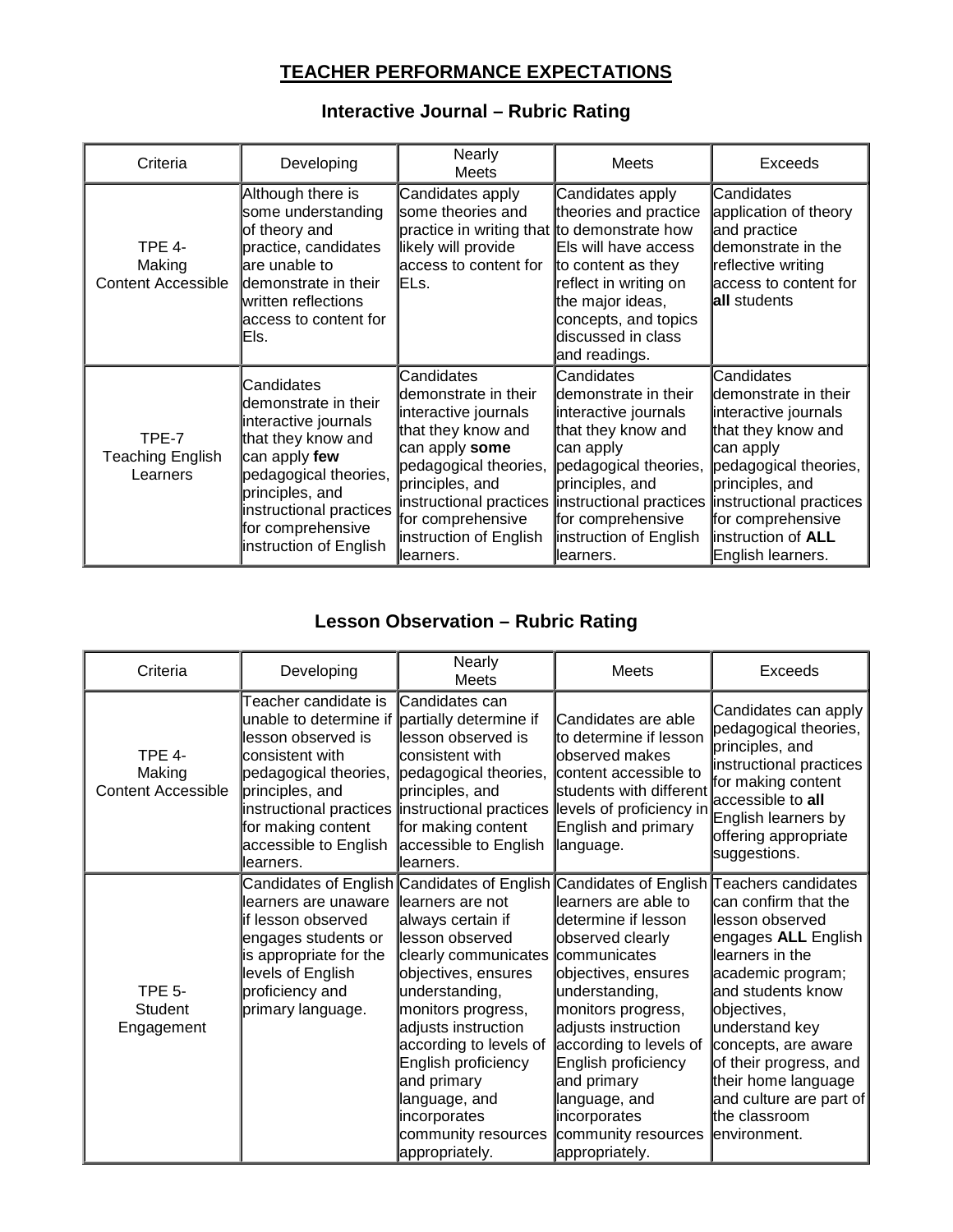# **SDAIE Unit Plan/Presentation – Rubric Rating**

| Criteria                                                                          | Developing                                                                                                                                                                                                                                                                                       | <b>Nearly</b><br>Meets                                                                                                                                                                                                                    | Meets                                                                                                                                                                                                                                                              | Exceeds                                                                                                                                                                                                     |
|-----------------------------------------------------------------------------------|--------------------------------------------------------------------------------------------------------------------------------------------------------------------------------------------------------------------------------------------------------------------------------------------------|-------------------------------------------------------------------------------------------------------------------------------------------------------------------------------------------------------------------------------------------|--------------------------------------------------------------------------------------------------------------------------------------------------------------------------------------------------------------------------------------------------------------------|-------------------------------------------------------------------------------------------------------------------------------------------------------------------------------------------------------------|
| <b>TPE 1-</b><br>Specific pedagogical<br>skills for subject<br>matter instruction | Candidates use very<br>traditional and limited<br>(e.g., lecture only)<br>pedagogical skills for<br>subject matter<br>instruction that<br>prevent<br>understanding of<br>information to English<br>learners.                                                                                     | Candidates use some Candidates use a<br>specific pedagogical<br>skills for subject<br>matter instruction, but subject matter<br>many English<br>learners do not have<br>access to the content.                                            | variety of specific<br>pedagogical skills for<br>instruction to English<br>llearners.                                                                                                                                                                              | The specific<br>pedagogical skills for<br>subject matter<br>instruction will<br>incorporate the level<br>of proficiency in<br>English and the<br>primary language.                                          |
| <b>TPE 3-</b><br>Interpretation<br>and use of<br>assessments                      | Candidates<br>understand and use<br>primarily traditional<br>with English learners. determine progress                                                                                                                                                                                           | Candidates<br>understand and use<br>some informal and<br>assessments strategies formal assessments to and formal<br>and plan instruction<br>for English learners.                                                                         | Candidates<br>understand and use a<br>variety of informal<br>assessments to<br>determine progress<br>and plan instruction<br>for English learners.                                                                                                                 | Assessments will also<br>incorporate English<br>learners' levels of<br>proficiency in English<br>and the primary<br>language to develop<br>and modify<br>instruction<br>accordingly.                        |
| TPE-4<br>Making content<br>accessible                                             | Candidates use<br>mostly traditional<br>instructional practices practices, but few<br>that do not provide<br><b>English learners</b><br>access to content.                                                                                                                                       | Candidates use some<br><i>instructional</i><br>English learners have<br>access to content.                                                                                                                                                | Candidates use a<br>variety of<br>instructional practices including non-readers<br>to make content<br>accessible to English<br>llearners.                                                                                                                          | All students have<br>access to content,<br>and students with<br>varying levels of<br>English proficiency.                                                                                                   |
| TPE-5<br><b>Student</b><br>Engagement                                             | Candidates are<br>mostly concerned<br>about covering<br>content to English-<br>only speakers, makes<br>little effort to<br>communicate<br>objectives to EL,<br>understanding is<br>unlikely, instruction<br>does not consider<br>student level of<br>English proficiency<br>and primary language | learners communicate learners clearly<br>some objectives<br>clearly, understanding objectives, ensure<br>is partial, progress is<br>undetermined,<br>instruction is<br>sometimes adjusted,<br>and community<br>resources are<br>untapped. | Candidates of English Candidates of English All students are<br>communicate<br>understanding,<br>monitors progress,<br>adjust instruction<br>according to level of<br>English proficiency<br>and primary<br>language, and use<br>community resources. environment. | engaged in the<br>academic program,<br>know objectives of<br>lessons, understand<br>key concepts, are<br>aware of their<br>progress, and their<br>home language and<br>culture are part of the<br>classroom |
| TPE-7<br><b>Teaching English</b><br><b>learners</b>                               | Candidates know and Candidates know<br>can apply few of the<br>pedagogical theories,<br>principles, and<br>instructional practices practices for English<br>for English learners.<br>English learners do<br>not comprehend key<br>academic concepts<br>and ideas.                                | many pedagogical<br>theories, principles,<br>and instructional<br>learners, but cannot<br>apply them in a<br>comprehensive<br>manner.                                                                                                     | Candidates know and<br>can apply<br>pedagogical theories,<br>principles, and<br>for comprehensive<br>instruction of English<br>learners.                                                                                                                           | Candidates know and<br>can apply<br>pedagogical theories,<br>principles, and<br>instructional practices instructional practices<br>for comprehensive<br>instruction of ALL<br>English learners.             |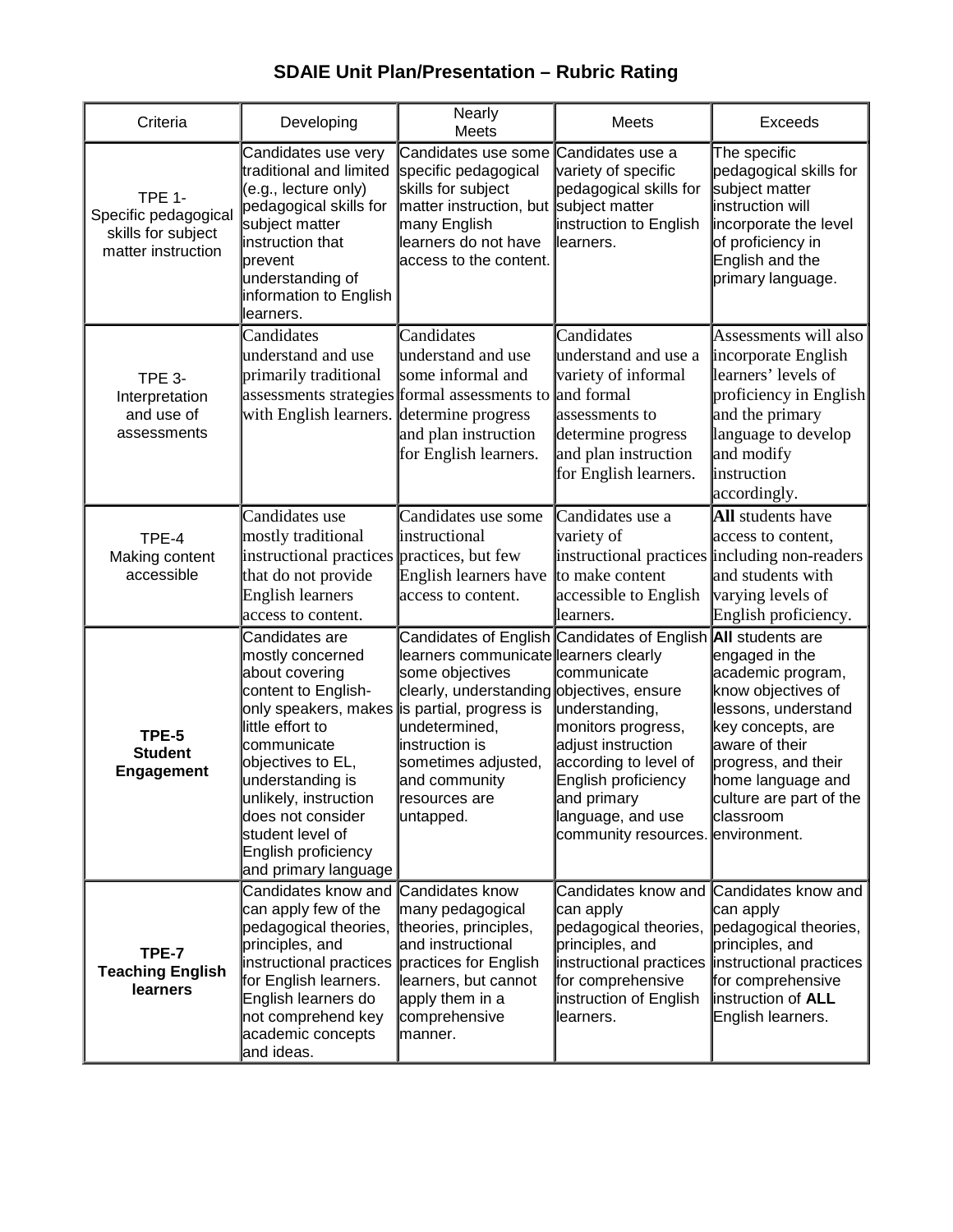# **Multicultural Literacy Unit – Rubric Rating**

| Criteria                                     | Developing                                                                                                                                                               | Nearly<br>Meets                                                                                                                                                                                                                                                                                                                                                     | Meets                                                                                                                                                                                                                                                                                           | Exceeds                                                                                                                                                                                                                                                                                                                                                    |
|----------------------------------------------|--------------------------------------------------------------------------------------------------------------------------------------------------------------------------|---------------------------------------------------------------------------------------------------------------------------------------------------------------------------------------------------------------------------------------------------------------------------------------------------------------------------------------------------------------------|-------------------------------------------------------------------------------------------------------------------------------------------------------------------------------------------------------------------------------------------------------------------------------------------------|------------------------------------------------------------------------------------------------------------------------------------------------------------------------------------------------------------------------------------------------------------------------------------------------------------------------------------------------------------|
| TPE 4-Making<br><b>Content Accessible</b>    | Candidates use<br>mostly traditional<br>instructional practices<br>that deny access to<br>the content to non-<br>readers and English<br>learners.                        | Candidates use some <b>l</b> Candidates use a<br>to make multicultural<br>literature books<br>accessible, but few<br>non-readers and<br>English learners have<br>access to content.                                                                                                                                                                                 | instructional practices variety of instructional access to the content<br>practices to make<br>multicultural literature<br>selections accessible<br>to diverse students.                                                                                                                        | <b>All</b> students have<br>of multicultural<br>literature books,<br>including non-readers<br>and students with<br>varying levels of<br>English proficiency                                                                                                                                                                                                |
| TPE-7<br><b>Teaching English</b><br>Learners | Multicultural literature<br>lbooks are not<br>authentic, do not<br>reflect the diversity in<br>schools, and the<br>primary language of<br>students is not<br>considered. | Candidates select<br>some authentic<br>multicultural books,<br>primary language is<br>not included or not<br>well translated,<br>reading and writing<br>activities are<br>inappropriate for<br>levels of proficiency in activities appropriate<br>English and primary<br>language, and<br>assessments are non-and primary<br><b>l</b> existent or<br>inappropriate. | Candidates select<br>literature books that<br>reflect diversity of the<br>classroom, to include<br>the primary language<br>of English learners,<br>develop reading and<br>writing instructional<br>for levels of<br>proficiency in English<br>language, and create<br>relevant<br>lassessments. | Teaching candidates<br>authentic multicultural include justification for<br>the selection and<br>purpose of each<br>book, taking into<br>account the varying<br>learning and social<br>needs of individual<br>students or groups in<br>their own classroom.<br>Writing and reading<br>activities meet the<br>academic and social<br>needs of all students. |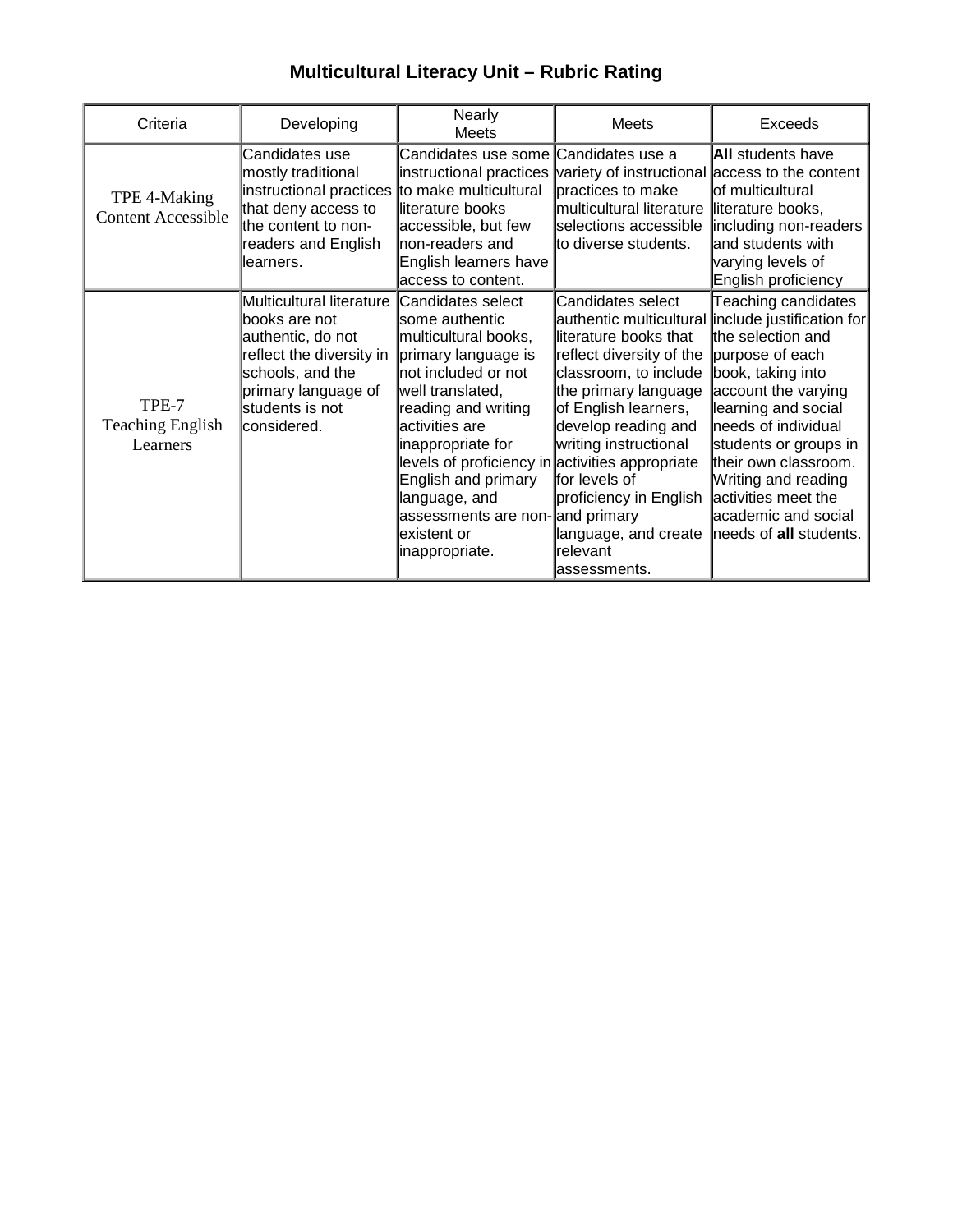### **Course Outline**

The professor reserves the right to modify the schedule to accommodate guest speakers and "teachable moments."

| Date                         | Topic                                                                                             | Readings                                                                                                                                               |
|------------------------------|---------------------------------------------------------------------------------------------------|--------------------------------------------------------------------------------------------------------------------------------------------------------|
| Session 1<br>Sept. 3         | Introductions<br>Course Overview<br><b>Needs Assessment</b>                                       |                                                                                                                                                        |
| Session 2<br>Sept. 10        | Historical overview of BE/Legal<br>mandates                                                       | Crawford - Ch. 1, 2 & Appendix B                                                                                                                       |
| Session 3<br>Sept. 17        | English-only politics and the<br>bilingual debate/ Prop 227                                       | Crawford - Ch. 3, 7. 13 &<br>Appendix E<br>Due next week: Discuss your<br>school's demographics                                                        |
| Session 4<br>Sept. 24        | Who are our students?<br>Socio-cultural factors/ cultural<br>congruence                           | Crawford - Ch. 10<br>Peregoy & Boyle - Ch. 1, pp. 1-17<br>Walter - Ch. 1                                                                               |
| Session 5<br>Oct. 1          | Language and L2 acquisition<br>Stages of L2 development<br>The role of L1 in L2 acquisition       | Crawford, Ch. 6<br>Peregoy & Boyle - Ch. 2<br>Walter - Ch. 2<br><b>Due: Lesson observation</b>                                                         |
| Session 6<br>Oct. 8          | Theory & Practice of BE<br><b>BE Program Models</b>                                               | Crawford - Ch. 5, 11<br>Peregoy & Boyle - Ch. 1, pp. 18-<br>27                                                                                         |
| Session 7<br>Oct. 15         | Oral language development<br><b>ELD Methodologies</b>                                             | Peregoy & Boyle - Ch. 4                                                                                                                                |
| Session 8<br>Oct. 22         | Academic/Content area<br>development<br><b>Sheltered Instruction/ SDAIE</b>                       | Peregoy & Boyle - Ch. 3<br>Walter – Ch. 4                                                                                                              |
| Session 9<br>Oct. 29         | Strategies that facilitate L2<br>acquisition & academic<br>achievement/CALLA                      | Review: Peregoy & Boyle - Ch. 3<br>Walter - Ch. 4                                                                                                      |
| Session 10<br>Nov. 5         | Emergent literacy in L2<br>Reading & Literature Instruction                                       | Peregoy & Boyle - Ch. 5, 7<br>Walter - Ch. 3<br>Due - Multicultural Lit. Unit<br><b>Plan/Poster Presentation</b>                                       |
| Session 11<br>Nov. 12        | Content area literacy in L2                                                                       | Peregoy & Boyle - Ch. 9                                                                                                                                |
| Session 12<br>Nov. 19        | Writing in L2                                                                                     | Pergoy & Boyle - Ch. 6<br>Review Walter - pp. 56-61                                                                                                    |
| Session 13<br><b>Nov. 26</b> | Parent/Community Involvement<br>Empowering parents & students                                     | Articles to be distributed in class.<br>Due next week: Download ELD<br>Standards- instructions to be<br>given in class.<br><b>Due: SDAIE Unit Plan</b> |
| Session 14<br>Dec. 3         | Assessing EL students -<br>Identification/Placement/Ongoing<br>Assessment<br><b>ELD Standards</b> | Peregoy & Boyle - Ch. 10<br>Walter - Ch. 5                                                                                                             |
| Session 15<br>Dec. 10        | <b>SDAIE</b> presentations                                                                        | <b>Due: SDAIE presentations</b>                                                                                                                        |
| Session 16<br>Dec. 17        | <b>SDAIE</b> presentations<br>Closure                                                             | Due: Interactive Journal                                                                                                                               |